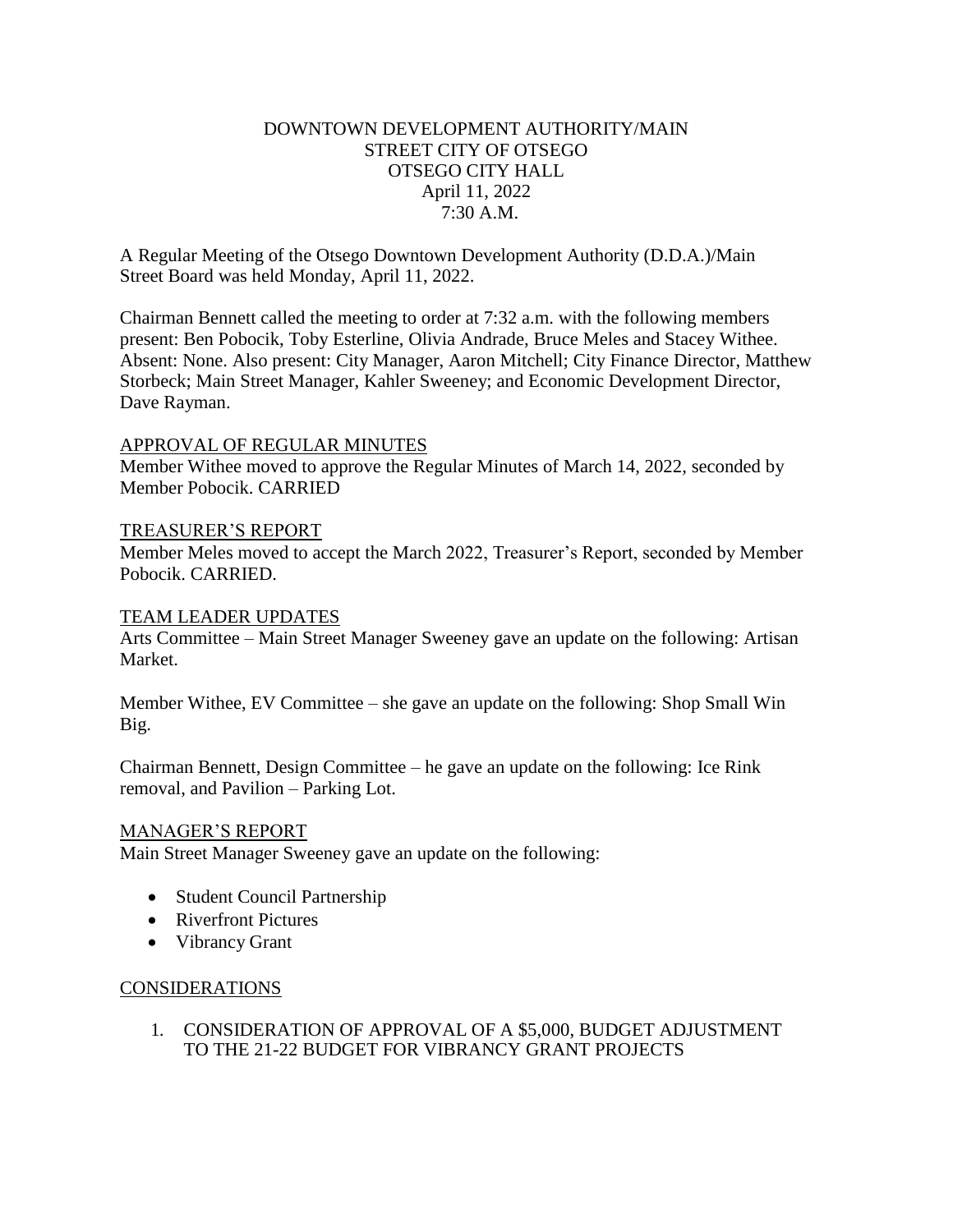Chairman Bennett stated that Main Street had received a Vibrancy Grant. He commented that a budget adjustment would need to be made in the amount of \$5,000, which would be the "match". At this time, Finance Director Storbeck asked if the dollar amount could change and if the grant was tied to the longevity of the Main Street program, and what specific projects were included in the grant. It was explained that a fifteen percent minimum match was required, and the total would be twenty-five thousand dollars, twenty thousand from the grant and five thousand from the "match". Member Pobocik moved to accept the Vibrancy Grant and a budget adjustment for \$5,000 for matching funds that are required, seconded by Member Withee. CARRIED.

### 2. CONSIDERATION OF 2022-23 WORK PLANS

Member Andrade moved to approve the "Art Thing" Work Plan, seconded by Member Esterline. CARRIED.

# DISCUSSION ITEMS

# 1. FUTURE OF MAIN STREET

Chairman Bennett stated that there have been many discussions regarding the lack of funding. He commented that we have to plan for the future of Main Street and how Main Street will go forward. He commented that MS Manager Sweeney had put together several options for consideration. At this time, MS Manager Sweeney presented five different options for the Board to discuss. City Manager Mitchell stated that he had prepared a document that he had intended to be in the packet, which would have answered many of the questions that were being discussed. He commented that the City needs the LCSA funding that has been distributed to the DDA/Main Street. He commented that the DDA does have fund balance and will continue as a Capital Improvement Board. Member Withee gave a brief overview of the state of the City which included: trimming the budget; PA33 funding mechanism that didn't survive; proposed ballot options, short two Commissioner at this time; Main Street can't run on fund balance; and the DDA will be dissolved in 2025.

Member Andrade asked if internal audits are performed on each department, as Main Street can't be the only wasteful department. City Manager Mitchell explained that with funding depleting over the years and everything being pushed back, we are at a point where we need to make purchases, like Police cars. At this time, the Board members asked questions of City Manager Mitchell, if there were other places to cut and other departments that could be cut to obtain the needed funding.

Chairman Bennett asked if the City could look at the options that MS Manager Sweeney provided and make a compromise. He stated that Main Street is a seven-year-old program and he feels that Option "C" should be considered, at least for six months. City Manager Mitchell commented that funding options for Main Street have been discussed for the past two years and it is too late, as the City's General Fund needs the funds that have been going to Main Street. A discussion took place regarding the duties of the Main Street Manager, the future of the Committees, who will run the events and how events will move forward.

Member Andrade commented that she doesn't think that the events will be successful without Main Street Manager Sweeney, and foresees events going away with the lack of volunteers.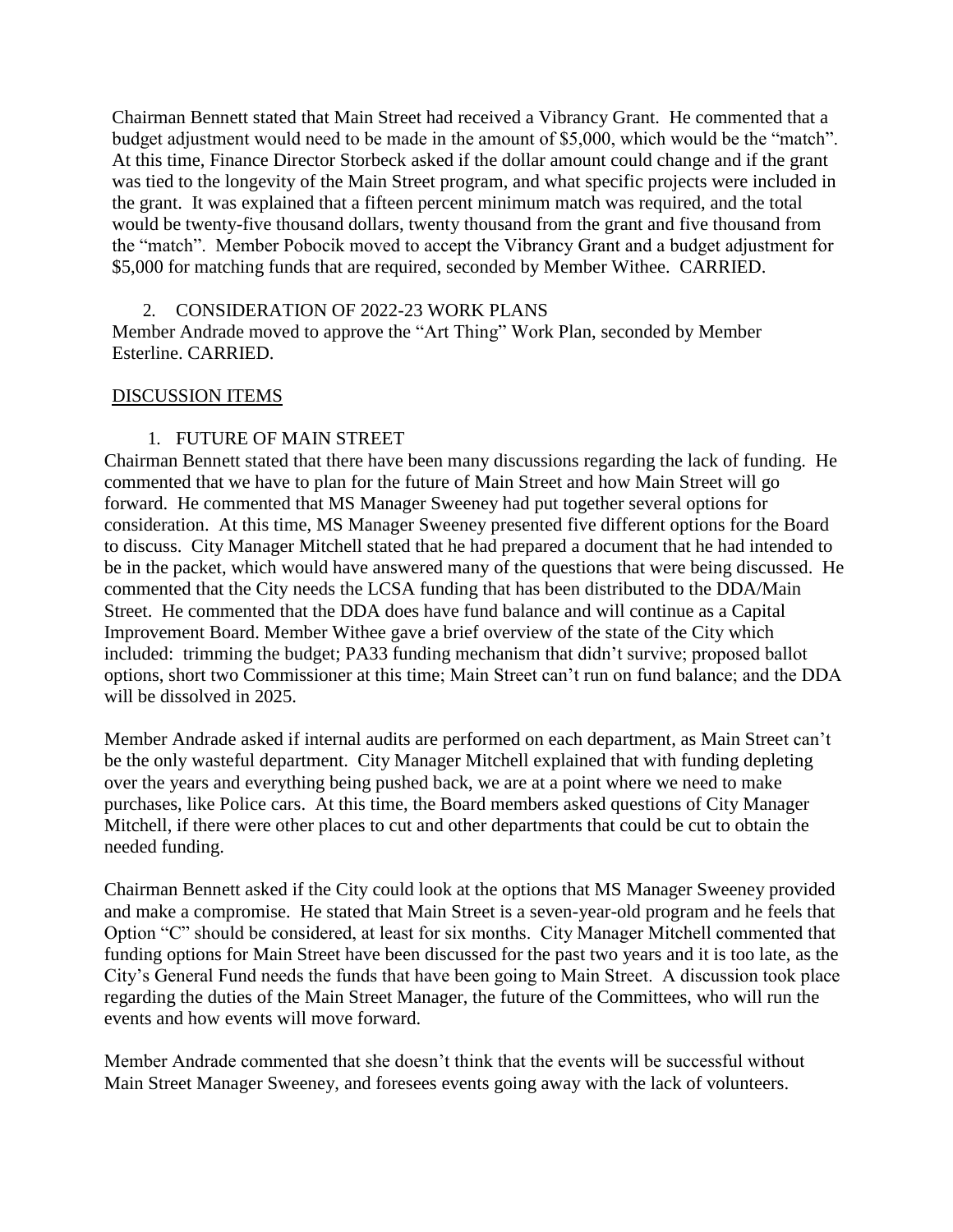Member Pobocik asked why are we even discussing this, as City Manager Mitchell stated that nothing short of raising \$100,00, would work. Member Pobocik asked why can't Option "B" work? City Manager Mitchell commented that he had intended that his memo be put in the packet, so that the DDA/Main Street Board had an outline of the process going forward. Chairman Bennett stated that MS Manager Sweeney has options, but since there will be no more discussion – so you will screw the Main Street Program. City Manager Mitchell commented that it is not giving up when the future of Main Street does not exist past 2025, when the DDA Plan expires. He also commented that discussions regarding fundraising have taken place for the past two years. Chairman Bennett stated that the money the City is taking away from Main Street is not going to solve the City's problems. City Manager Mitchell explained that the funds can help the City's budget deficit. City Manager Mitchell reiterated that fundraising has been talked about for two years. Member Pobocik asked when the next City Commission Budget Meeting was going to be held. City Manager Mitchell stated that the DDA Budget will be presented at the April 18<sup>th</sup> Meeting, and the General Fund will be presented at the May  $2<sup>nd</sup>$  Meeting. Chairman Bennett suggested that they attend the meetings. Main Street Manager Sweeney asked if options that do not use the LCSA funds and are respectful to the City's financial situation be considered. City Manager Mitchell commented that the remaining DDA Fund Balance will be used to maintain the downtown.

Main Street Manager Sweeney commented that if the options that he presented are not ways to move forward, it is not respectful to hit the Main Street Program and the DDA continue. He stated that he is confident in fundraising – but, not in the immediate future, and that the DDA and Main Street can be maintained. He stated that Main Street is a good investment, but he doesn't know if there is time to make this happen.

Member Esterline stated that this was discussed two years ago when MS Manager Saukas left, and at that time a plan for moving forward never happened. He commented that it doesn't matter how dear Main Street is to our hearts – the money is gone. He stated that we have to be productive with our time and sustain the events that we do have and move forward. A discussion regarding how to move forward and the events took place.

Member Withee suggested that it might be a benefit to extend Kahler Sweeney's employment for an additional ninety days (September 30, 2022), to assist in moving forward with work plans without the assistance of Main Street. She continued that this would help the new board members and assist with winding down the program which will be substantial. Treasurer Storbeck stated that the proposed budget has funding for the MS Manager until June 30, 2022. She also stated that he should move to City Hall by June 30, 2022. Chairman Bennett commented that it is better than nothing.

The Board and the members of the audience had an open conversation on how the events and committees would look after June  $30<sup>th</sup>$ , and possible grant writing opportunities. Member Meles commented that no one is going to be on a Board that is going to end in two months. City Manager Mitchell commented that it will continue on as a DDA Board. Member Withee stated that there will be monthly meetings and the Board will come together and move forward. Member Andrade asked who would be liable for events in the future. City Manager Mitchell and Treasurer Storbeck